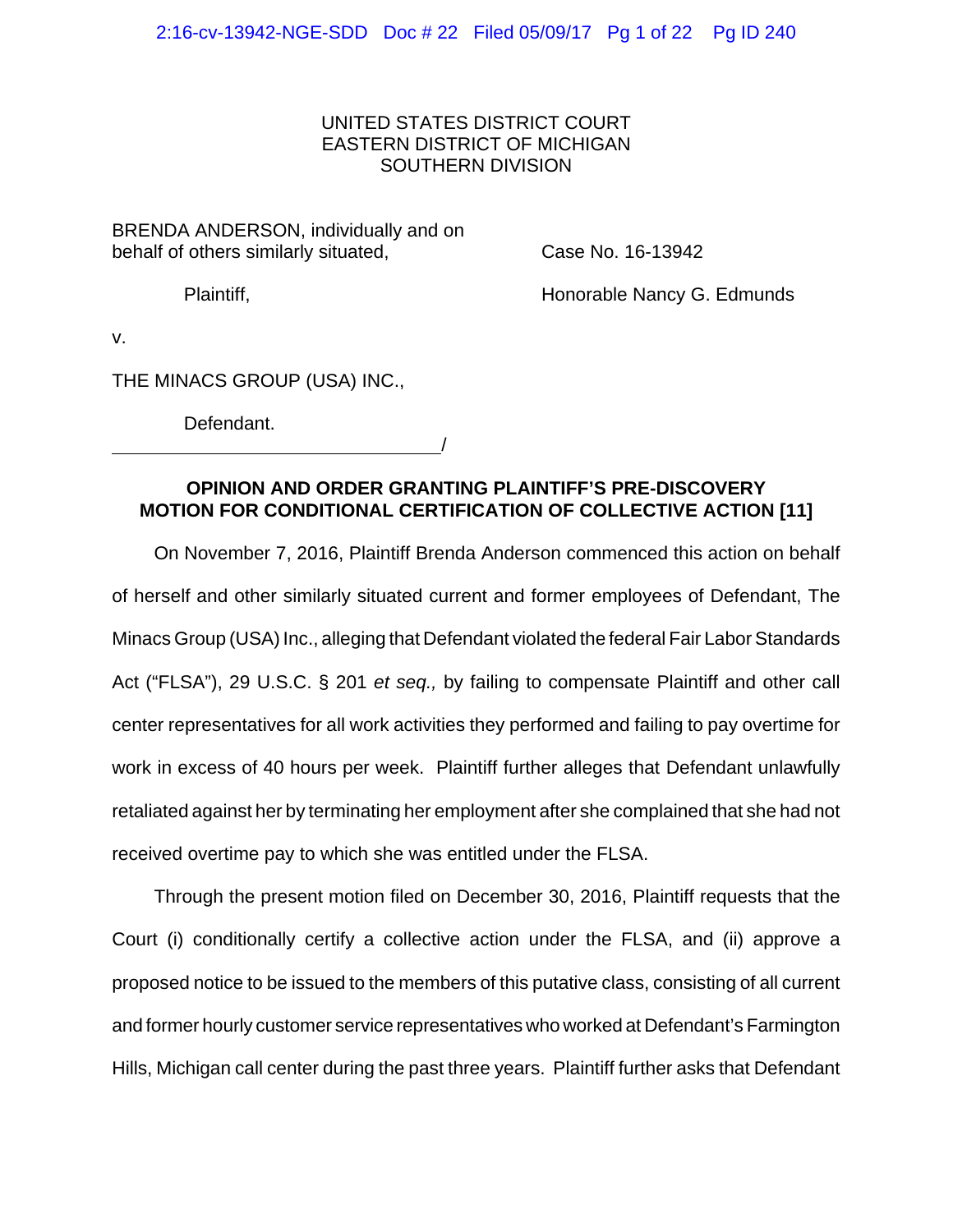#### 2:16-cv-13942-NGE-SDD Doc # 22 Filed 05/09/17 Pg 2 of 22 Pg ID 241

be compelled to identify all potential members of this putative class and provide their contact information, and that the putative class members be granted a period of sixty days to submit notices stating that they wish to join this class.

On April 26, 2017, the Court heard oral argument on Plaintiff's motion. For the reasons stated more fully below, the Court GRANTS this motion, except to the extent that Plaintiff seeks authorization to distribute notice to the putative class via text message.

**I. FACTS**

### **A. The Parties**

The Defendant company, The Minacs Group (USA) Inc., is a business and technology support service provider for clients in a wide range of industries, including manufacturing, retail, banking, health care, and the public sector. Defendant's headquarters is located in Farmington Hills, Michigan.<sup>1</sup>

At all relevant times, Defendant's Farmington Hills office has been the site of a call center, in which hourly customer service representatives ("Representatives") handle telephone calls from customers of Defendant's clients. Representatives report to Team Leaders, each of whom manages multiple Representatives, and Team Leaders, in turn, report to the Team Manager. Each of Defendant's call centers has multiple "campaigns," or client-specific programs, and each of the company's Representatives works for a specific campaign and receives training that is tailored to a particular client's computer systems and customer needs.

<sup>&</sup>lt;sup>1</sup>The Minacs Group evidently was acquired by SYNNEX Corporation in August of 2016, and has been integrated into SYNNEX's Concentrix business segment. Nonetheless, the parties continue to refer to The Minacs Group as the defendant in this case, and the Court will do likewise in this opinion.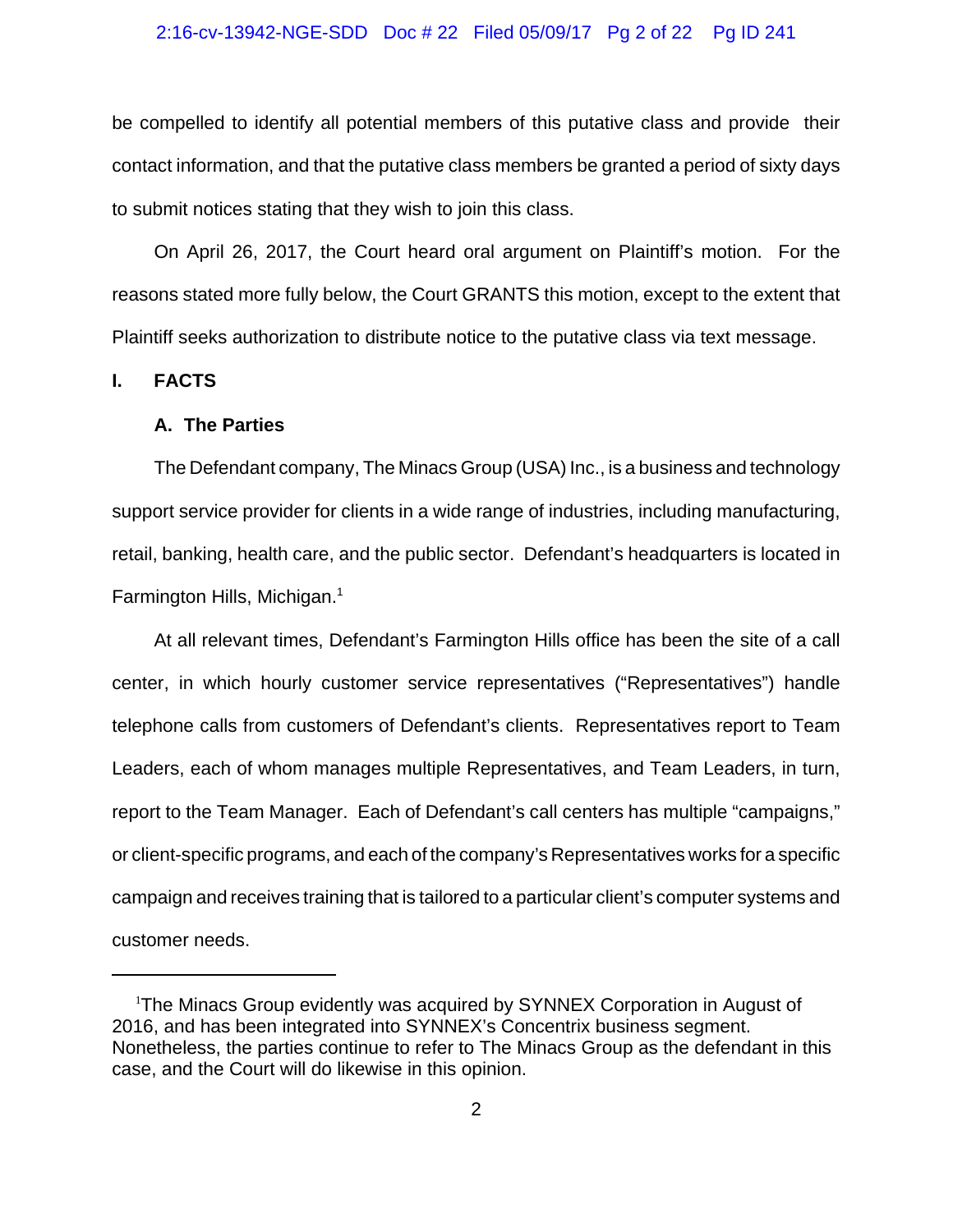### 2:16-cv-13942-NGE-SDD Doc # 22 Filed 05/09/17 Pg 3 of 22 Pg ID 242

The named Plaintiff, Brenda Anderson, was employed as a Representative in Defendant's Farmington Hills call center from approximately September 2011 to October 2015. According to Defendant, Plaintiff worked on the Consumers Energy campaign, one of multiple campaigns operating out of Defendant's Farmington Hills office. At the time of her discharge, Plaintiff's pay rate was \$11.25 per hour. Since this suit was brought, three additional individuals who worked as Representatives in Defendant's Farmington Hills office — Alicia Currie, Terra Page, and Marcus Van — have given their written consent to join this suit as plaintiffs. $^2$ 

## **B. Plaintiff's Supporting Declarations**

In support of the present motion, Plaintiff has submitted declarations from herself and another former Representative, Alicia Currie. Plaintiff states in her declaration that as a Representative employed at Defendant's Farmington Hills call center, her "primary duty was answering telephone calls regarding billing and other account activity from customers of [Defendant's] clients." (Plaintiff's Motion, Ex. 3, Anderson Decl. at ¶ 5.) In handling these calls, Plaintiff "performed work on a computer supplied by [Defendant], including reviewing customer accounts, preparing forms for customers, transcribing notes from calls for other representatives, and reading and sending work emails." (*Id.*)

At the beginning of each shift, Plaintiff had to perform a number of tasks before she could begin to accept incoming customer calls. First, she had to "enter[] a security code to enter [her] assigned office concourse" and "walk[] to [her] cubicle[]." (*Id.* at ¶ 10.)

<sup>&</sup>lt;sup>2</sup>In its response to Plaintiff's motion, Defendant asserts (without citation to the record) that Mr. Van worked at a different call center and was assigned to a different campaign than Ms. Anderson, Ms. Currie, and Ms. Page.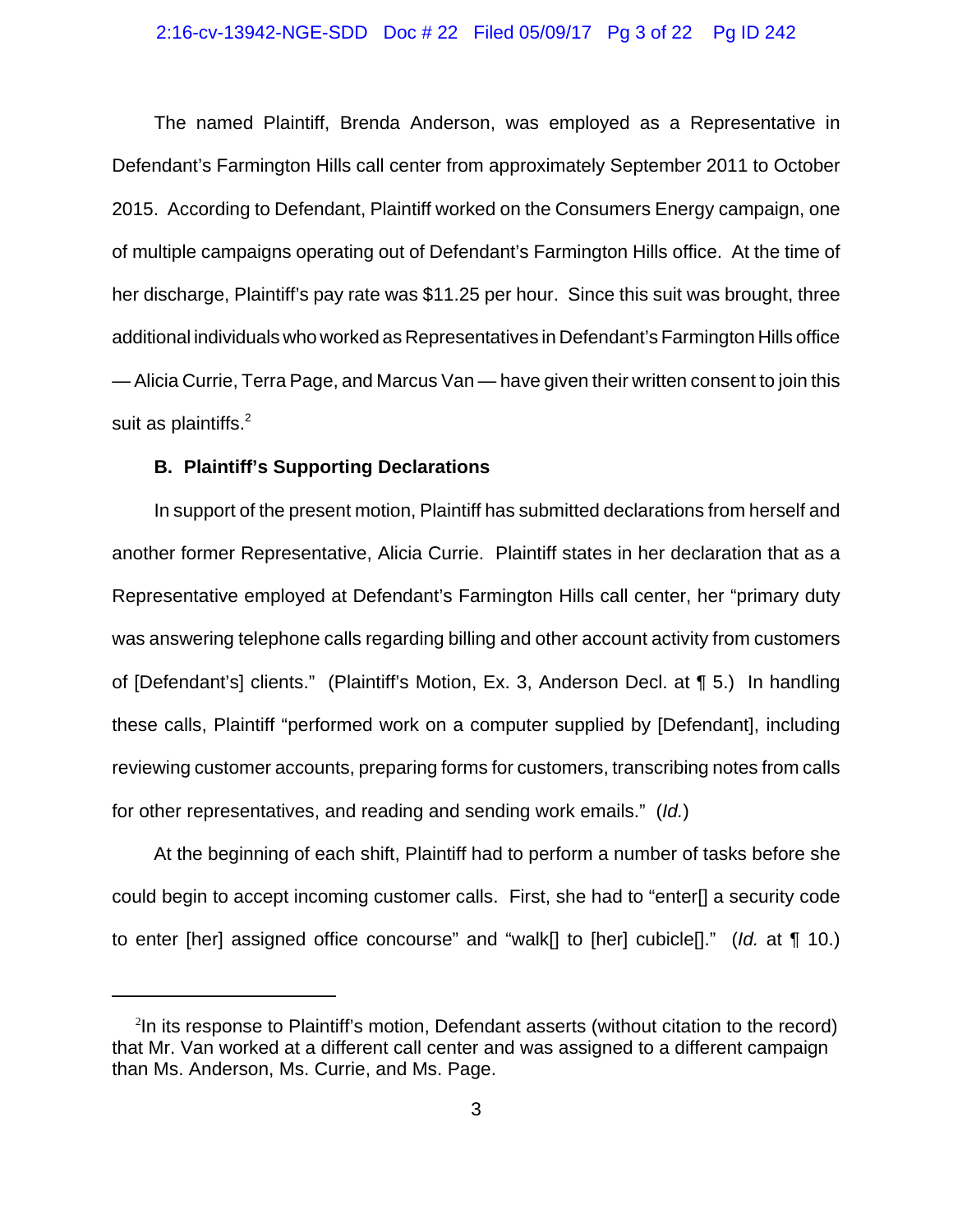### 2:16-cv-13942-NGE-SDD Doc # 22 Filed 05/09/17 Pg 4 of 22 Pg ID 243

Plaintiff then "logg[ed] into [her] work computer[] and Windows operating system[]," and began "loading applications (including one called 'Citrix') which enabled [her] to review customer accounts, prepare forms for customers, and transcribe notes form calls for other representatives." (*Id.*) Once these applications "were fully open and loaded, [Plaintiff] accessed [Defendant's] telephone system 'IEX,' which enabled [her] to start receiving inbound calls." (*Id.*)

Plaintiff estimates that "due to delays in [Defendant's] computer systems, it took anywhere from 3-10 minutes on most days for the required computer applications to open and load." (*Id.*) To ensure that this process was completed prior to the beginning of her scheduled shift, Plaintiff was instructed by the individual who trained her, Ken Ford, and her manager, Margarita Vasquez, that she should arrive fifteen minutes before her scheduled shift. (*Id.* at ¶¶ 11-12.) In light of these directives, Plaintiff "frequently arrived at the office concourse and began logging into [her] computer[] and opening applications approximately fifteen (15) minutes before the start of [her] scheduled shift[]," and she observed other Representatives doing likewise. (*Id.* at ¶ 14.) If she was able to complete this process before the start of her scheduled shift, Plaintiff would "spend the remaining time reviewing work e-mails that contained information necessary for [her] to perform [her] duties" as a Representative. (*Id.*)

Plaintiff states that she and her fellow Representatives were not paid for the time spent on these preparatory tasks. (*Id.* at ¶ 15.) Although Defendant "maintained a formal policy — applicable to all representatives — of allowing representatives to submit requests to be paid for time spent waiting for computer applications to load," Plaintiff states that the actual company practice was "not [to] pay for pre-shift time, even if a representative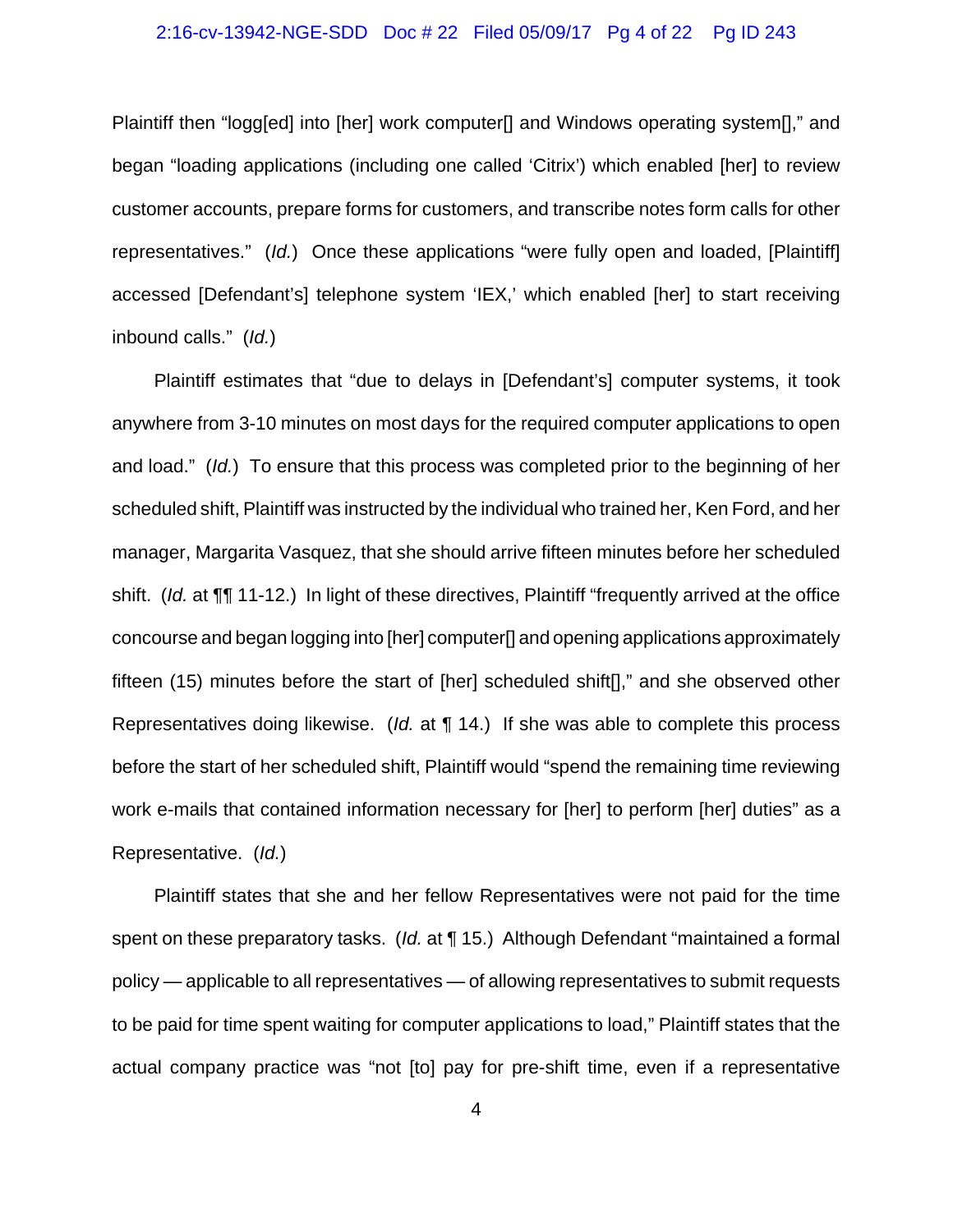### 2:16-cv-13942-NGE-SDD Doc # 22 Filed 05/09/17 Pg 5 of 22 Pg ID 244

requested to be paid for it." (*Id.*) Plaintiff further asserts that "[o]n many occasions [she] followed [Defendant's] protocol for requesting to be paid for pre-shift time," but that each such request was "ignored." (*Id.*)

Plaintiff next states that Defendant "frequently denied [her] . . . hourly compensation for time during [her] shift[] in which [she] was not engaged in telephone calls with customers," but instead was performing such tasks as "reviewing customer accounts, preparing forms for customers, transcribing notes from calls for other representatives, reading and sending work emails, [and] troubleshooting connectivity issues with [Defendant's] computer and telephone systems." (*Id.* at ¶ 17.) Plaintiff also asserts that Defendant's timekeeping system experienced "persistent irregularities" that would result in employees "randomly" being designated as "no call" or "no show" and being denied pay for their work. (*Id.*)

Plaintiff states that she "frequently worked over forty (40) hours per week," including Monday through Friday and "additional shifts on Saturdays." (*Id.* at ¶ 4.) Nonetheless, on one occasion in September of 2015, Plaintiff received a paycheck that reflected "significantly fewer overtime hours than [she] had worked." (*Id.* at ¶ 18.) When Plaintiff looked into this issue, she was advised by her Team Leader, Tiara Milton, that her clocked hours had been "reduced . . . to reflect only the time [she] spent engaged in telephone calls with customers." (*Id.*) Milton further advised Plaintiff that "she was required to alter [Plaintiff's] time in this manner due to [Defendant's] corporate policy," which entailed Team Leaders "manually reduc[ing] representatives' clocked hours to reflect only the time they spent on the telephone with customers." (*Id.* at ¶¶ 18-19.) Defendant's Team Leaders purportedly "determined which time to remove from representatives' clocked hours based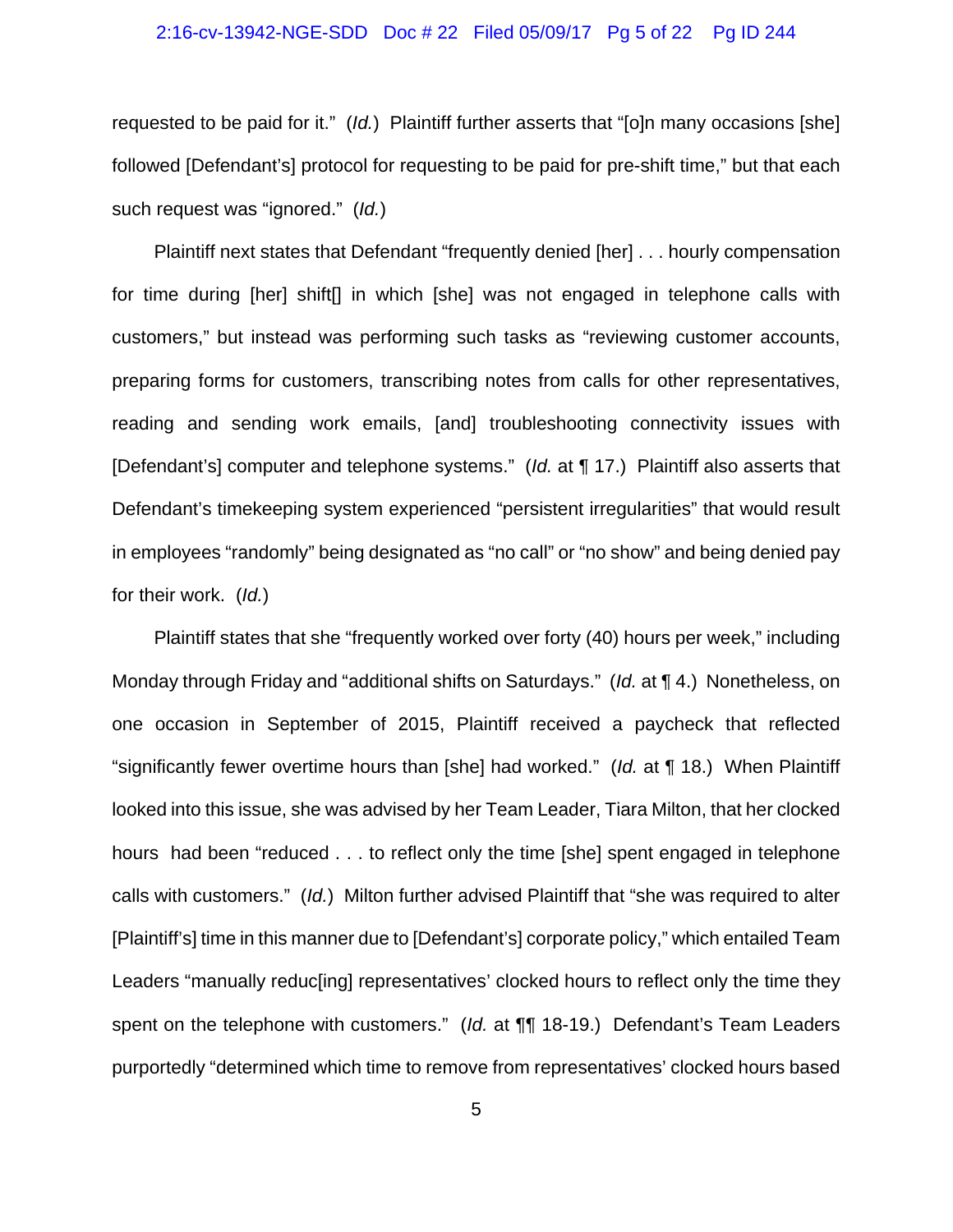### 2:16-cv-13942-NGE-SDD Doc # 22 Filed 05/09/17 Pg 6 of 22 Pg ID 245

on measurements of their call times performed by IEX, the telephone application used by all representatives at [Defendant's] Farmington Hills, Michigan call center." (*Id.* at ¶ 19.)

Following this incident in September of 2015, Plaintiff and other Representatives submitted a grievance challenging Defendant's policy of reducing clocked hours to reflect only the time spent on phone calls with customers. (*Id.* at ¶ 20.) In response, Defendant's human resources office advised Plaintiff and her fellow Representatives that the company "would not pay us any additional compensation on account of the hours we claimed were improperly reduced from our clocked hours." (*Id.*) Plaintiff believes that her "participation in this grievance led to [her] termination . . . several weeks later." (*Id.* at ¶ 21.)

Plaintiff states that "[a]t all relevant times, there were approximately 300-400 other hourly-paid representatives employed by [Defendant] at its Farmington Hills, Michigan call center," and that she "worked in the same office concourse" as approximately 50 to 150 of these Representatives. (*Id.* at ¶ 6.) All of the Representatives who worked at the Farmington Hills call center "had the primary duty of answering telephone calls regarding billing and other account activity from customers of [Defendant's] clients," and Plaintiff believes, based on her discussions with and observations of her fellow Representatives as they performed their jobs, that she and these co-workers were subject to common policies and procedures regarding (i) compensation only for time spent on phone calls with customers, and (ii) refusal to pay for pre-shift duties such as logging into computer systems and waiting for applications to load. (*Id.* at ¶¶ 7, 9, 13-16, 19.)

As noted, Plaintiff's motion also is supported by the declaration of a second individual, Alicia Currie, who "was employed by [Defendant] as a call center representative from approximately June 2012 to November 2015." (Plaintiff's Motion, Ex. 4, Currie Decl. at ¶

6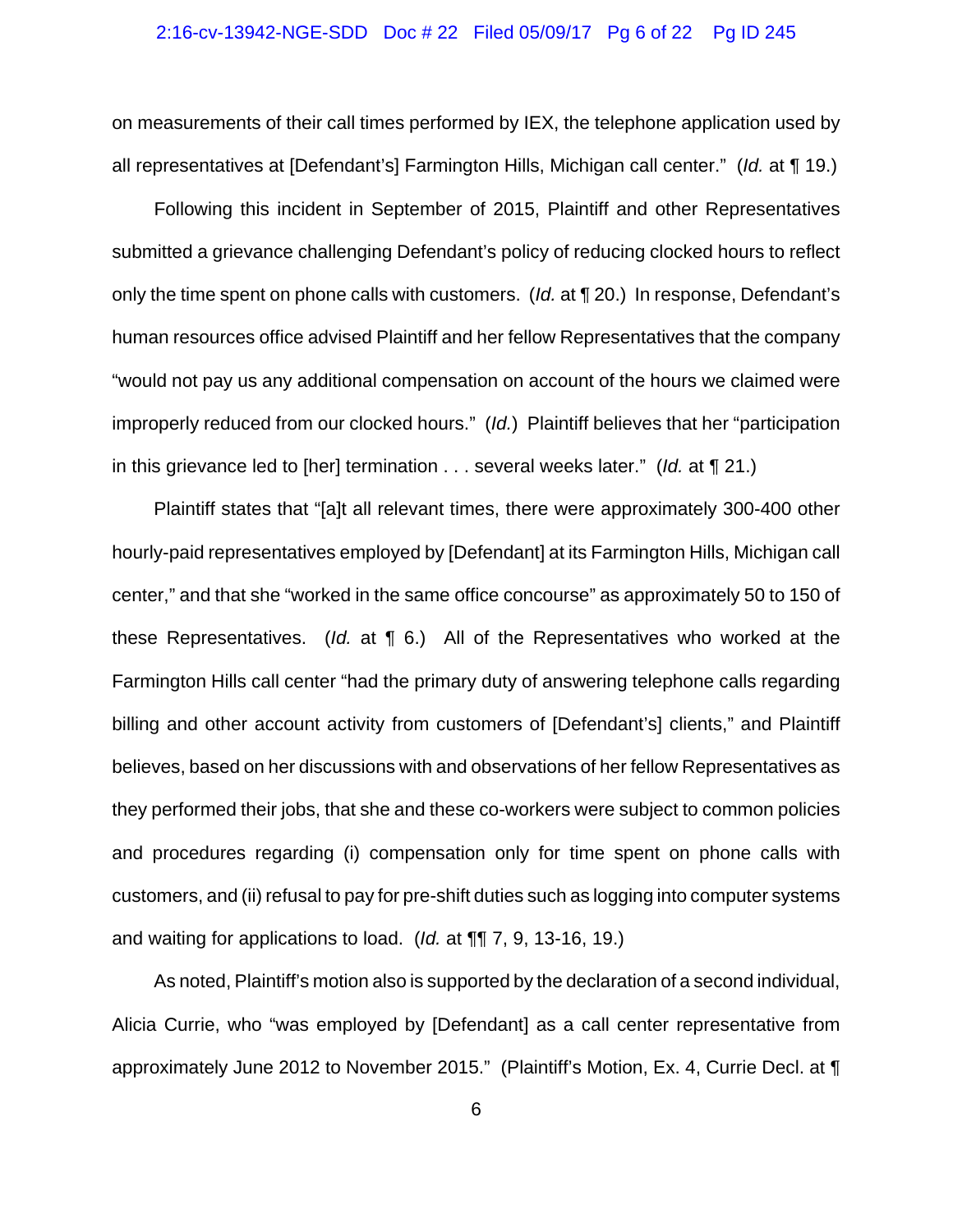2.) Ms. Currie states that she, like Plaintiff, worked at Defendant's Farmington Hills facility, and that she was paid \$10.50 per hour at the time she left Defendant's employ. (*Id.* at ¶¶ 2-3.)

The statements in Ms. Currie's declaration largely reiterate the facts attested to by Plaintiff. Ms. Currie's primary duty was answering telephone calls, and she states that she was subject to Defendant's "common policy of only paying its representatives for the time they spent engaging in telephone calls" with customers of Defendant's clients. (*Id.* at ¶¶ 7-9.) As a result, Ms. Currie asserts that she was not compensated for the time spent (i) at the beginning of her shift logging into Defendant's computer systems and waiting for the required computer applications to open and load, and (ii) on such tasks as "reviewing customer accounts, preparing forms for customers, transcribing notes from calls for other representatives, reading and sending work emails, [and] troubleshooting connectivity issues with [Defendant's] computer and telephone systems." (*Id.* at ¶¶ 10-11, 15, 17.) Ms. Currie, like Plaintiff, states that "on many occasions, [she] followed [Defendant's] protocol for requesting to be paid for pre-shift time, but [her] requests were ignored." (*Id.* at ¶ 15.)

Ms. Currie also challenged Defendant's policy of only paying its Representatives for time spent engaged in telephone calls with customers, as well as the practice of Team Leaders "to manually reduce representatives' clocked hours to reflect only" this time spent on the phone with customers. (*Id.* at ¶¶ 19-21.) In response, Ms. Currie was advised by one of Defendant's Team Managers, Stanetta Jones, "that in order to control the labor budget and motivate representatives to complete more calls, [Defendant] maintained a policy of only paying representatives for time spent engaged in telephone calls with customers." (*Id.* at ¶ 21.) Ms. Currie joined Plaintiff and other Representatives in filing a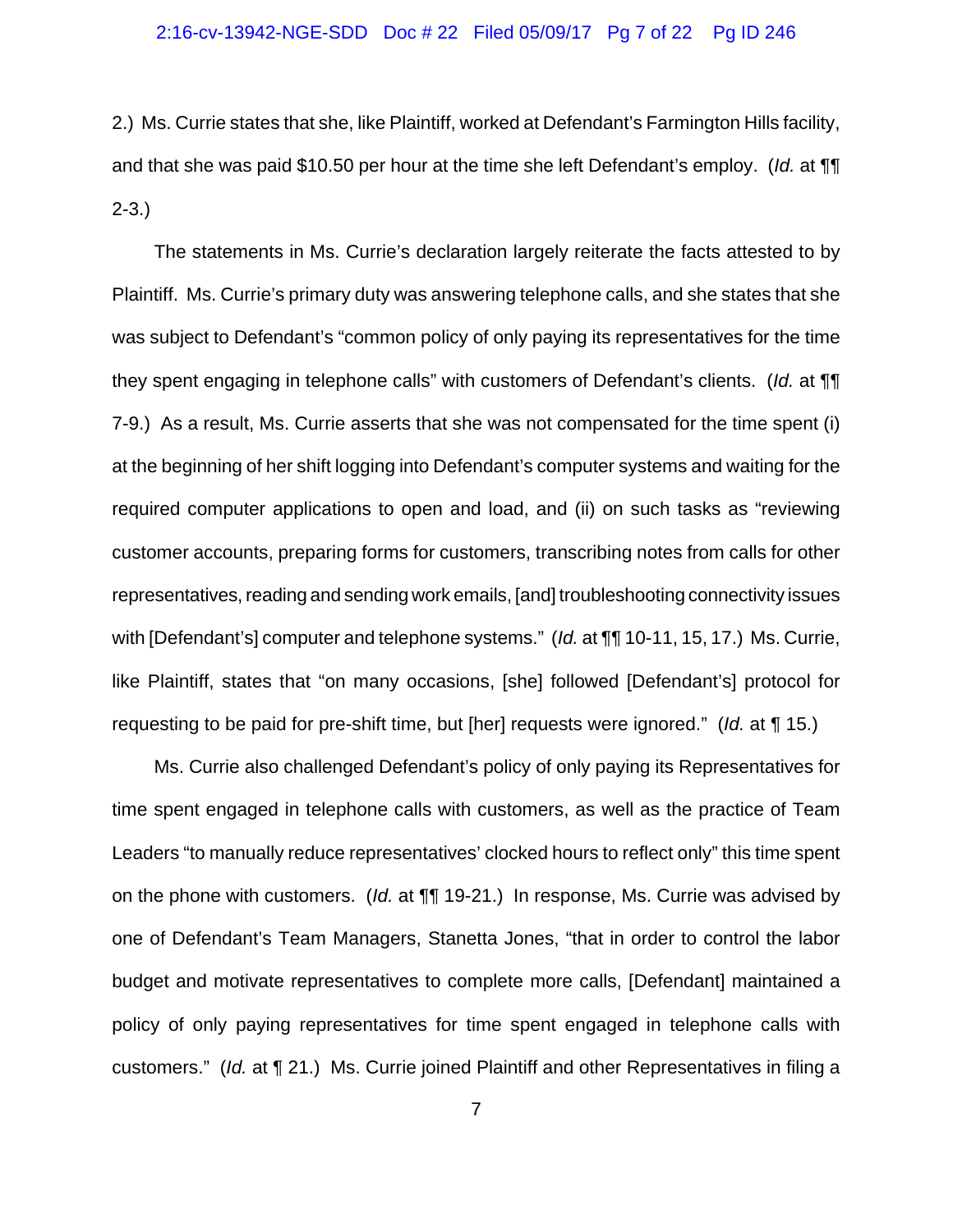grievance against this policy, but Defendant's human resources office advised Ms. Currie and the other grievants that no additional compensation would be paid to them "on account of the hours [they] claimed were improperly reduced from [their] clocked hours." (*Id.* at ¶ 22.)

## **C. Defendant's Declaration in Opposition to Plaintiff's Motion**

Defendant's response in opposition to Plaintiff's motion is accompanied by the declaration of Stanetta Jones, who currently works as an Operations Manager with supervisory responsibility over multiple campaigns conducted out of Defendant's Farmington Hills office. (Defendant's Response, Ex. 1, Jones Decl. at ¶ 1.) Ms. Jones was hired as a Team Leader in 2014, was then promoted in July of 2015 to Team Manager for the Consumers Energy campaign, and more recently was promoted to her current position of Operations Manager in July of 2016. (*Id.*) During the time Ms. Jones served as a Team Manager, Plaintiff and Ms. Currie — as well as another individual, Terra Page, who has given her written consent to join this suit as a plaintiff — were employed as call center representatives for the Consumers Energy campaign.

According to Ms. Jones, while "[t]he primary duty of a Representative is to answer customer telephone calls," these employees carry out other, related tasks such as "entering account notes and filling out necessary forms," and the time spent on all such work tasks and work related activities "is tracked and compensated." (*Id.* at ¶ 7.) In particular, Ms. Jones states that once a Representative is logged into the Web Powered Access ("WPA") application at the beginning of her shift, this employee is "on the clock" and will be paid for her time on the job until she logs out of the WPA system for a break or lunch period or at the end of her shift. (*Id.* at ¶¶ 9-11.) For Representatives who work on the Consumers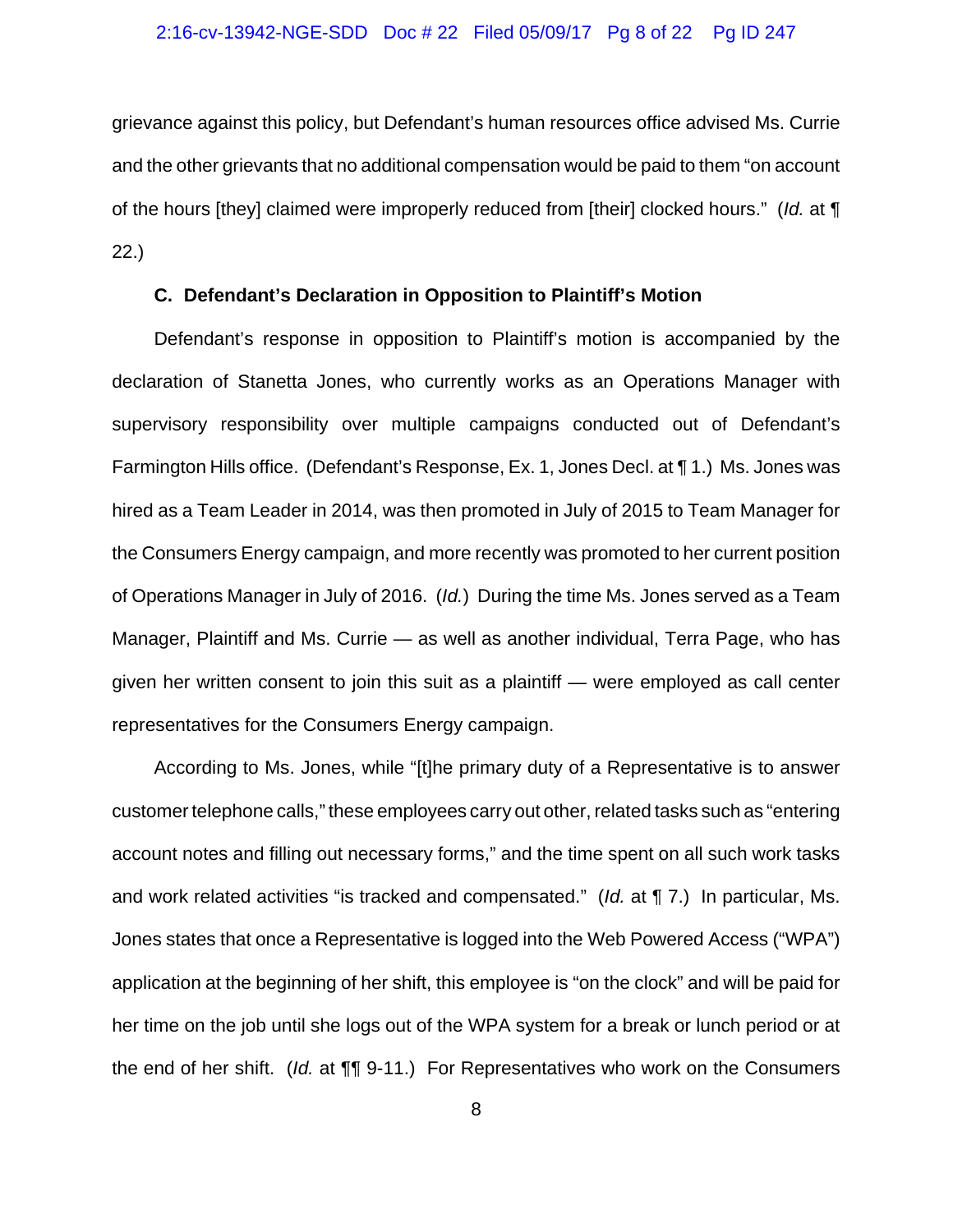## 2:16-cv-13942-NGE-SDD Doc # 22 Filed 05/09/17 Pg 9 of 22 Pg ID 248

Energy campaign, Team Leaders are responsible for manually entering the WPA timestamp information into the IEX timekeeping system at the end of each shift, but Representatives "receive an electronic alert if the IEX data entered by the Team Leader differs from the WPA timestamp data," and this allows Representatives the opportunity to "challenge any data entry issues" concerning the time for which they will be compensated. ( $Id$ . at  $\P\P$  12-13.)<sup>3</sup> In addition, Team Leaders have the ability to enter "various pay codes" into the IEX system so that Representatives may be "compensated for time they are not logged into WPA," including such circumstances as "coaching sessions" and "troubleshoot[ing] system downtime." (*Id.* at ¶ 14.)

Ms. Jones asserts that the total amount of time it takes to "get[] from the production floor door" to a workstation and then to log into the WPA system is "from 1 minute 15 seconds to 1 minute 50 seconds." (*Id.* at ¶ 9.) She further states that "[i]f the process takes longer due to computer or systems problems[,] the Representatives are trained to inform their Team Leader, who adjusts their time and therefore their pay to reflect the additional time spent logging in." (*Id.*)

### **II. ANALYSIS**

## **A. The Law Governing Plaintiff's Motion**

Through the present motion, Plaintiff requests that the Court conditionally certify this suit as a collective action under the FLSA. The pertinent FLSA provision states as follows:

<sup>&</sup>lt;sup>3</sup>Ms. Jones states that this manual data entry process is "specific to" the Consumers Energy campaign and "is not necessarily the process" used with other campaigns. (*Id.* at ¶ 12.)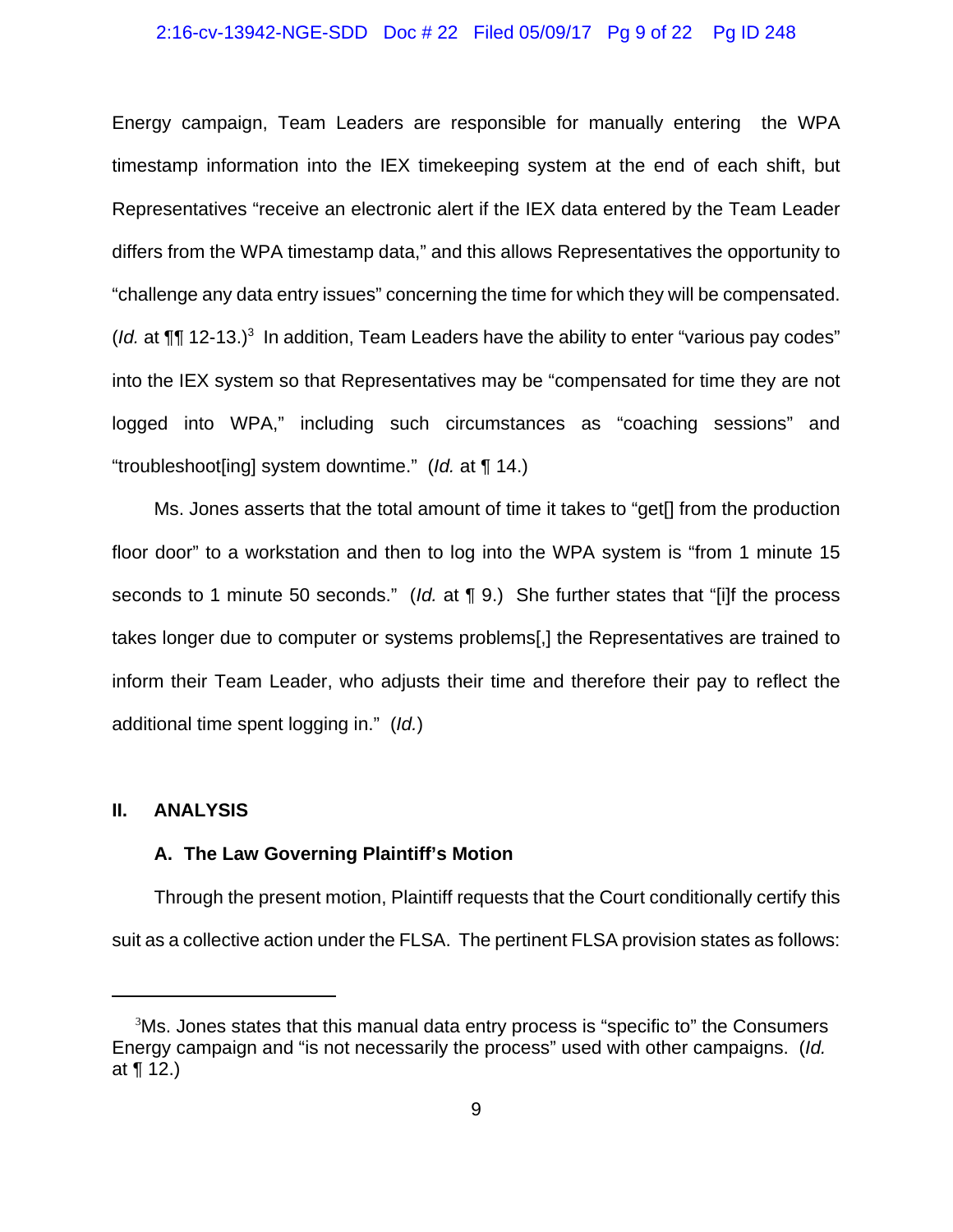An action . . . may be maintained against any employer . . . in any Federal or State court of competent jurisdiction by any one or more employees for and in behalf of himself or themselves and other employees similarly situated. No employee shall be a party plaintiff to any such action unless he gives his consent in writing to become such a party and such consent is filed in the court in which such action is brought.

29 U.S.C. § 216(b). As the Sixth Circuit has observed, the type of suit authorized under

this provision is termed a "collective action," and an individual must "opt into" the suit in

order to be joined as a party plaintiff. *Comer v. Wal-Mart Stores, Inc.,* 454 F.3d 544, 546

(6th Cir. 2006). The opt-in nature of an FLSA collective action is thus "distinguished from

the opt-out approach utilized in class actions under Fed. R. Civ. P. 23." *Comer,* 454 F.3d

at 546.

This Court has previously elucidated the standards that govern the decision whether

to conditionally certify a suit as an FLSA collective action:

Section 206(b) establishes two requirements for a representative action brought by employees in their own behalf and for similarly situated persons. First, the plaintiffs must actually be similarly situated, and second, all plaintiffs must signal in writing their affirmative consent to participate in the action. Accordingly, the district court's task is to first consider whether plaintiffs have shown that the employees to be notified of the collective action are, in fact, similarly situated. If the plaintiffs meet this burden, then the district court may use its discretion to authorize notification of similarly situated employees to allow them to opt into the lawsuit.

Although the phrase "similarly situated" is undefined, the Sixth Circuit has recognized that district courts typically follow a two-stage certification process to determine whether the opt-in plaintiffs and lead plaintiffs are similarly situated. The first stage of § 216(b) certification, also known as the "notice stage," takes place early in the litigation; i.e., at the beginning of discovery. It is here where the court determines whether the suit should be conditionally certified as a collective action so that potential opt-in plaintiffs can be notified of the suit's existence and of their right to participate. The second stage occurs much later; after all of the opt-in forms have been received and discovery has been concluded.

*Fisher v. Michigan Bell Telephone Co.,* 665 F. Supp.2d 819, 824-25 (E.D. Mich. 2009)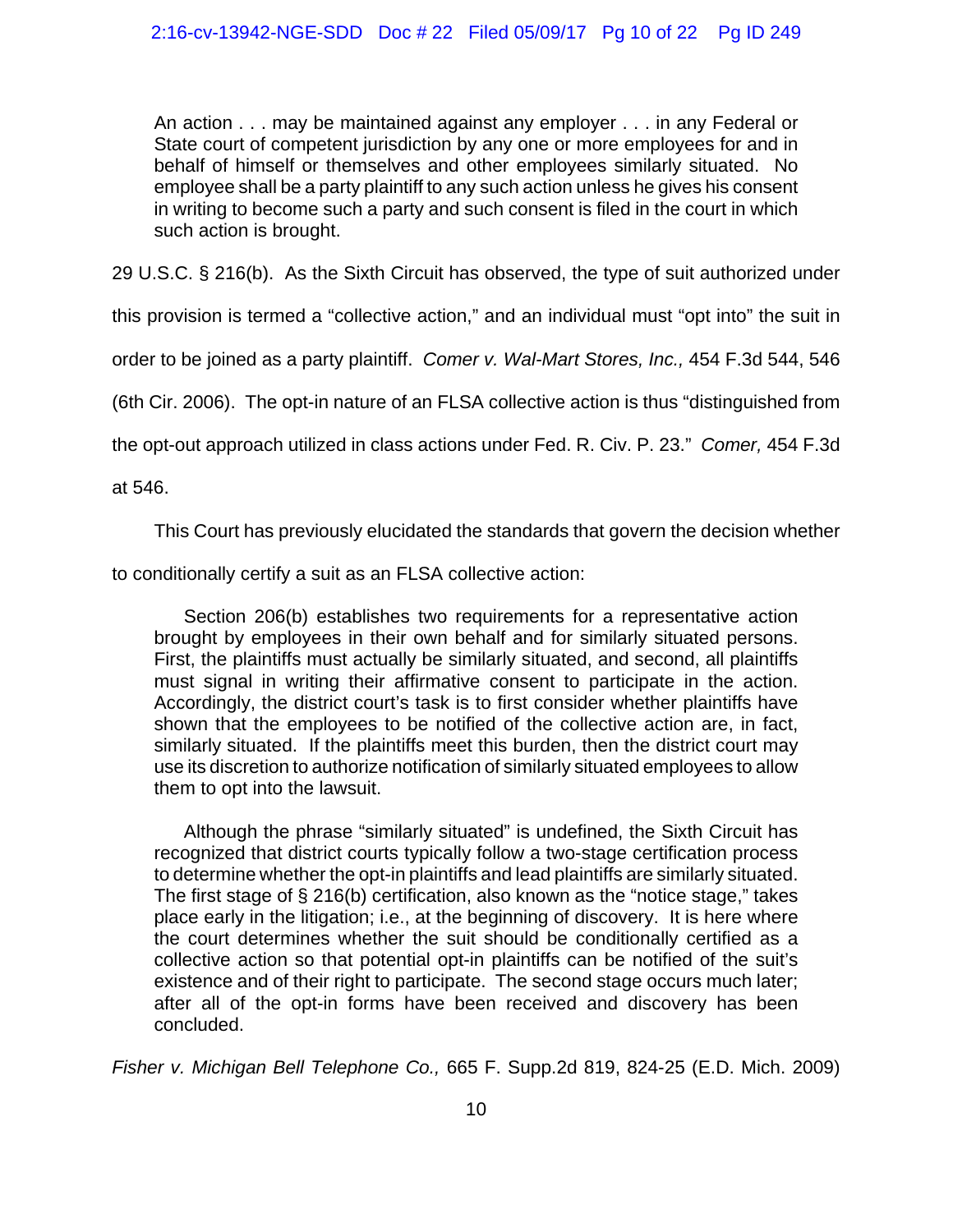## 2:16-cv-13942-NGE-SDD Doc # 22 Filed 05/09/17 Pg 11 of 22 Pg ID 250

(internal quotation marks, citations, and alterations omitted).

The present motion has been brought in the "notice" stage of this litigation, before the parties have commenced any discovery efforts, and it seeks only conditional certification of this suit as a collective action. In this stage, Plaintiff "bear[s] the burden of showing that the opt-in plaintiffs are similarly situated to the lead plaintiff[]." *Fisher,* 665 F. Supp.2d at 825 (internal quotation marks and citation omitted). This standard is "less stringent" than the showing demanded of a plaintiff who seeks class certification under Fed. R. Civ. P. 23, and Plaintiff may meet this burden by establishing that her claim and the claims of the optin plaintiffs are "unified by common theories of [Defendant's] statutory violations, even if the proofs of those theories are inevitably individualized and distinct." 665 F. Supp.2d at 825 (internal quotation marks and citations omitted).

Moreover, Plaintiff "must show only that h[er] position is similar, not identical, to the positions held by the putative class members." 665 F. Supp.2d at 825 (internal quotation marks, alteration, and citation omitted). This is a "fairly lenient" standard, entailing a "modest factual showing" that Plaintiff and the potential opt-in plaintiffs "together were victims of a common policy or plan that violated the law." 665 F. Supp.2d at 825 (internal quotation marks and citations omitted). In analyzing the evidence put forward by the parties, the Court "does not resolve factual disputes, decide substantive issues going to the ultimate merits, or make credibility determinations." 665 F. Supp.2d at 825 (internal quotation marks and citation omitted).

# **B. Plaintiff Has Satisfied the Lenient Standard Governing Her Request for Conditional Certification.**

Against this legal backdrop, the Court turns to Plaintiff's motion, which seeks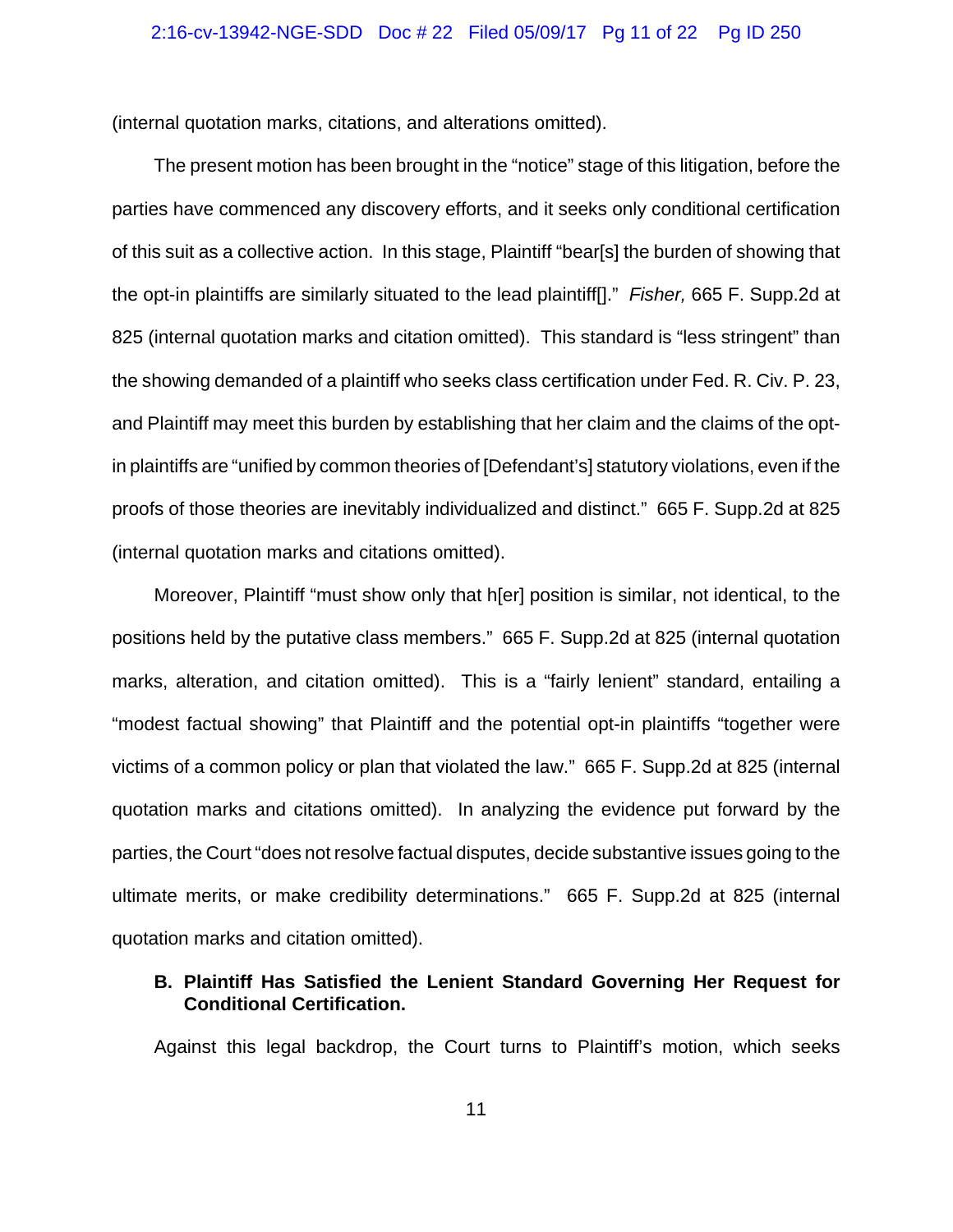## 2:16-cv-13942-NGE-SDD Doc # 22 Filed 05/09/17 Pg 12 of 22 Pg ID 251

conditional certification of a class of "[a]ll current and former hourly customer service representatives who worked for Defendant in its Farmington Hills, Michigan call center at any time during the last three years." (Plaintiff's Motion, Br. in Support at 1.) In support of this request, Plaintiff argues that the record at this preliminary stage of this litigation sufficiently demonstrates that Plaintiff and her fellow Representatives at the Farmington Hills call center were subjected to similar policies and procedures regarding their compensation that (i) improperly disregarded some of their work-related activities in tallying the number of hours they worked, and (ii) thereby resulted in denial of overtime pay to which these employees were entitled under the FLSA. As discussed below, the Court agrees.

First, the declarations of Plaintiff and another former Representative at Defendant's Farmington Hills facility, Alicia Currie, support the conclusion that Defendant operated under policies and practices that failed to count the time spent on certain work-related activities toward a Representative's total hours worked. According to Plaintiff and Ms. Currie, Representatives were compensated only for time spent on the telephone with customers of Defendant's clients. This policy, in Plaintiff's view, unduly discounted two types of work activities that should be included in a Representative's compensated hours spent at work. First, Plaintiff states that once she arrived at her workstation at the beginning of her shift, "it took anywhere from 3-10 minutes on most days" to open and load the computer applications needed for her to receive phone calls from customers. (Anderson Decl. at ¶ 10.) Although Defendant ostensibly "maintained a formal policy . . . of allowing representatives to submit requests to be paid for time spent waiting for computer applications to load," Plaintiff asserts that Defendant did not abide by this policy,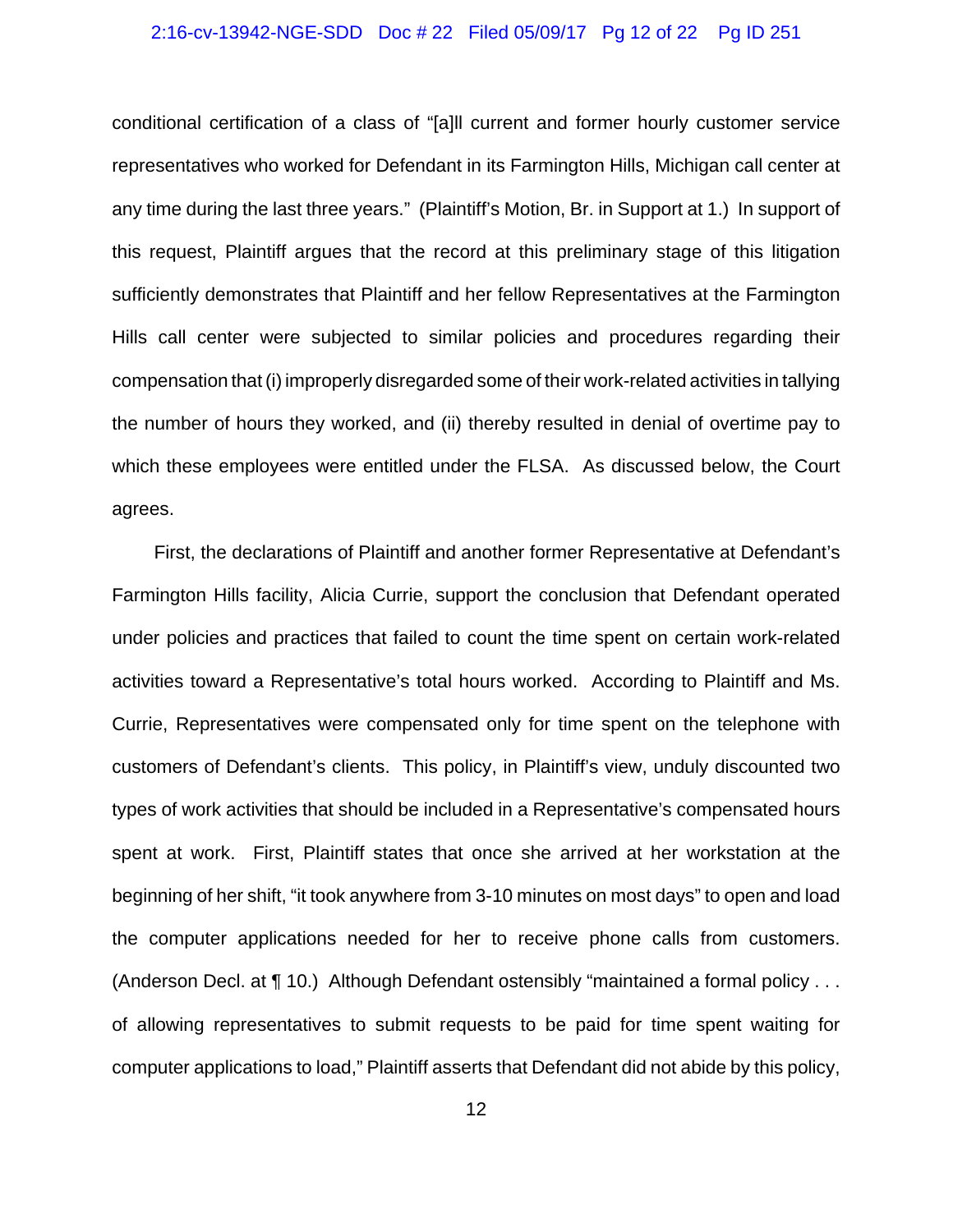#### 2:16-cv-13942-NGE-SDD Doc # 22 Filed 05/09/17 Pg 13 of 22 Pg ID 252

and that her requests "to be paid for pre-shift time<sup>[]</sup> . . . were ignored." (*Id.* at  $\P$  15.)<sup>4</sup>

Next, Plaintiff and Ms. Currie have identified a number of seemingly necessary work activities for which they were not compensated, due to Defendant's purported practice of paying its Representatives only for time spent on the phone with customers. Specifically, Plaintiff cites the time she spent "reviewing customer accounts, preparing forms for customers, transcribing notes from calls for other representatives, reading and sending work emails, [and] troubleshooting connectivity issues with [Defendant's] computer and telephone systems" as excluded from Defendant's calculation of her pay. (Anderson Decl. at ¶ 17.) When Plaintiff inquired about this, her Team Leader, Tiara Milton, told her that "she had reduced [Plaintiff's] clocked hours to reflect only the time [she] spent engaged in telephone calls with customers," and Milton further explained that "she was required to alter [Plaintiff's] time in this manner due to [Defendant's] corporate policy." (*Id.* at ¶ 18.)5

This record suffices to make the requisite "modest factual showing" that Plaintiff and other potential opt-in plaintiffs "together were victims of a common policy or plan that violated the law." *Fisher,* 665 F. Supp.2d at 825 (internal quotation marks and citations omitted). As this Court observed in *Fisher* — a suit which, like this one, was brought by call center employees — a number of district courts have "granted conditional certification to

 <sup>4</sup> Ms. Currie's declaration includes essentially the same assertions regarding Defendant's failure to compensate her for the time spent waiting for computer applications to load and its failure to act upon her requests that she be paid for this preshift time. (*See* Currie Decl. at ¶¶ 10, 15.)

<sup>&</sup>lt;sup>5</sup>Again, Ms. Currie also states that she was not paid for time spent on various work tasks other than speaking on the phone with customers, and that she was told by her supervisors that this practice was attributable to Defendant's corporate policy. (*See* Currie Decl. at ¶¶ 17, 19-21.)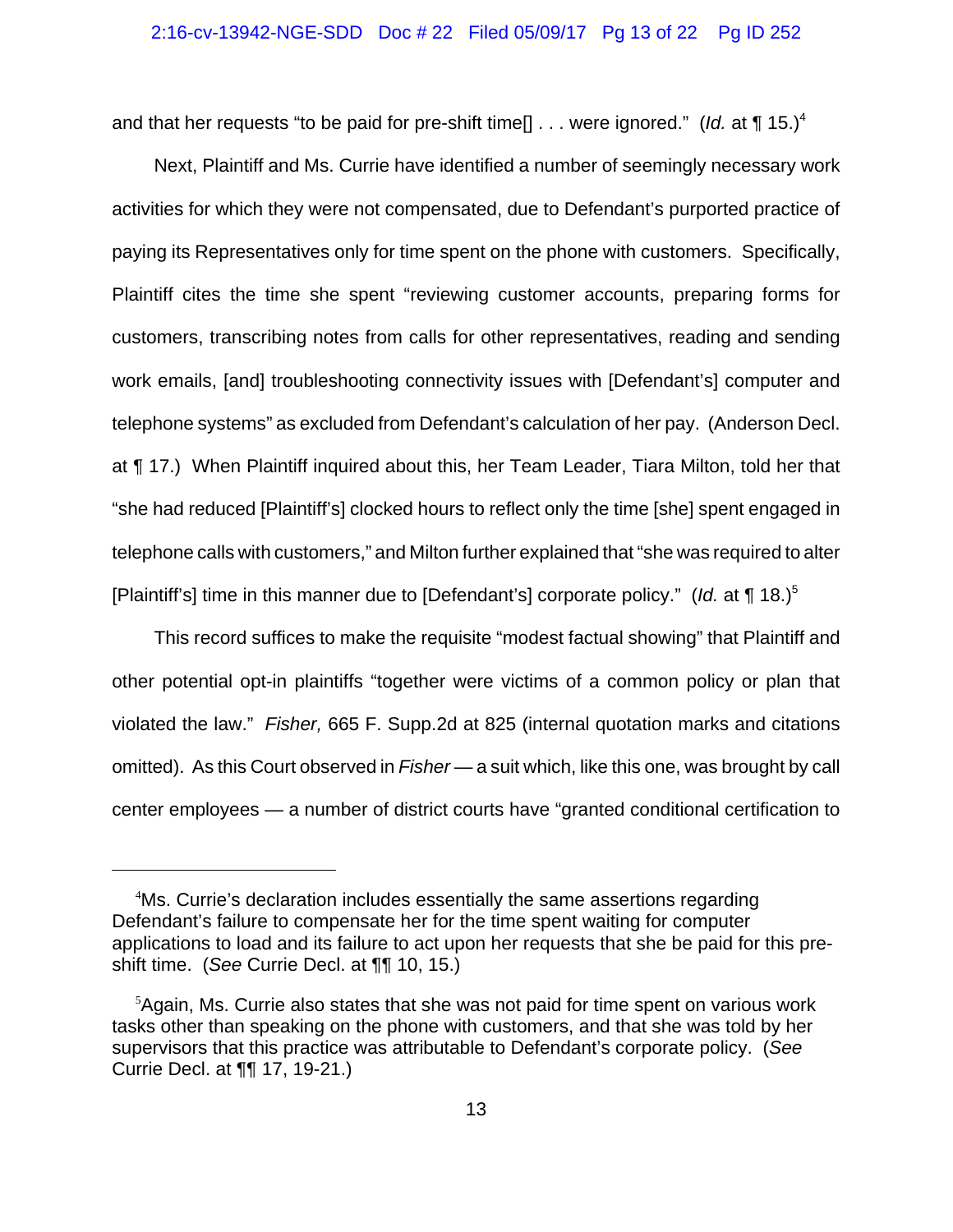## 2:16-cv-13942-NGE-SDD Doc # 22 Filed 05/09/17 Pg 14 of 22 Pg ID 253

call center employees alleging similar 'off-the-clock' FLSA violations." 665 F. Supp.2d at 826 (citing cases). Likewise, Plaintiff has identified still more cases "around the nation" in which district courts have conditionally certified collective actions brought by call center employees. (Plaintiff's Motion, Br. in Support at 18 (collecting cases).) And in *Fisher* itself, of course, this Court found that conditional certification was warranted based on evidence that the defendant did not compensate the plaintiff call center employees for (i) pre-shift time spent logging into their computers and loading software applications, (ii) work-related tasks other than taking calls from customers that were dictated by the defendant's expectations and quotas for employee performance, and (iii) time spent on calls that were still ongoing at the end of an employee's shift. *See Fisher,* 665 F. Supp.2d at 823, 826. Plaintiff here has produced two of these three categories of evidence, and the Court finds that this evidence is sufficient to satisfy the fairly lenient standard that governs prediscovery conditional certification of a collective action.

Defendant suggests three grounds for avoiding this result, but none is persuasive. First, Defendant contends that the allegations and evidence produced by Plaintiff are insufficient to satisfy even Plaintiff's modest burden to show that she and the proposed class of Representatives employed at Defendant's Farmington Hills call center are similarly situated. Rather, Defendant asserts that the Representatives in this putative class differ from one another in two respects: (i) they are trained to use different computer operating systems and applications that are specific to the campaigns to which they are assigned, and thus "cannot simply be transferred from campaign to campaign without extensive training," and (ii) they are paid in accordance with systems and processes that "vary by campaign." (Defendant's Response Br. at 8-9.)

14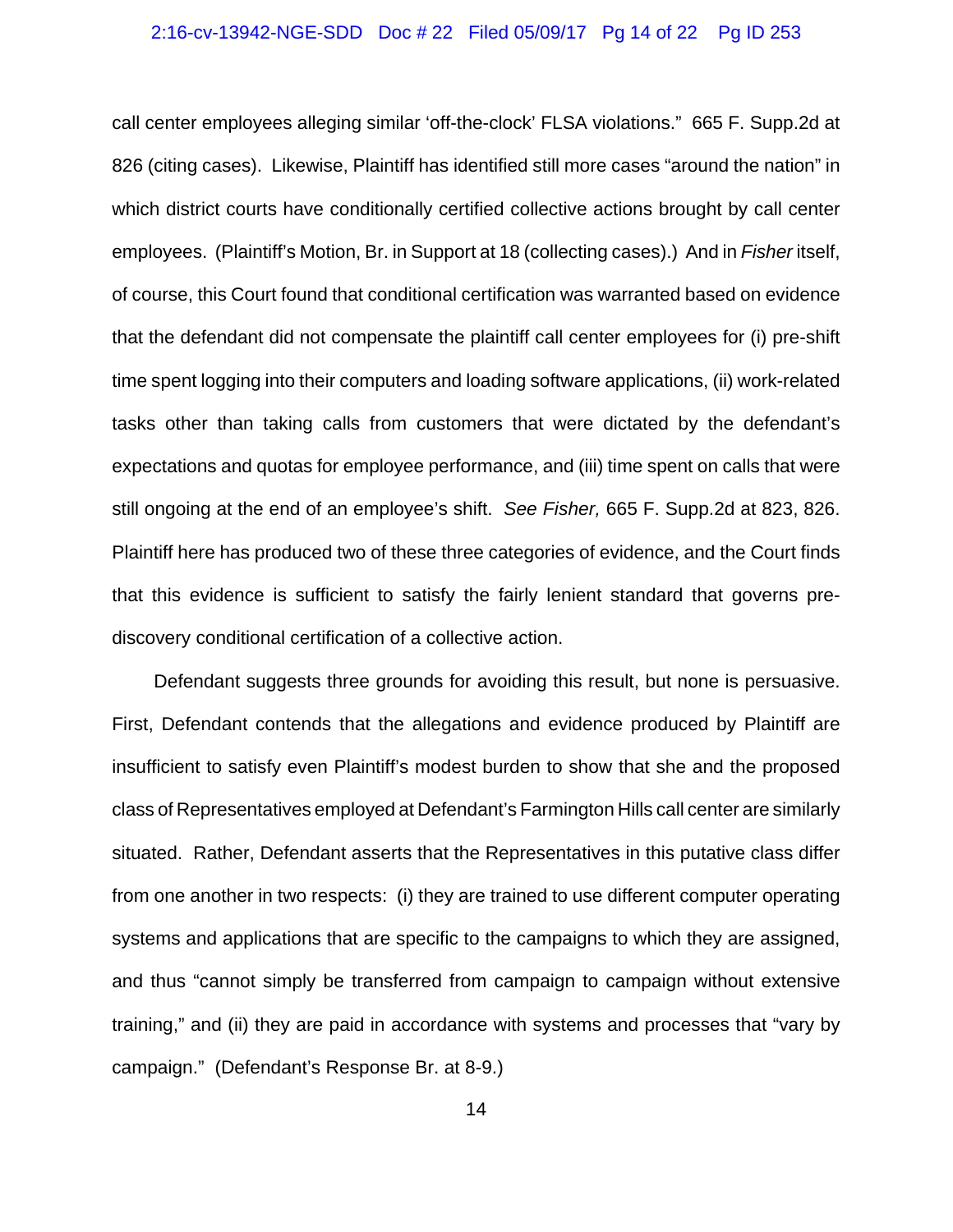### 2:16-cv-13942-NGE-SDD Doc # 22 Filed 05/09/17 Pg 15 of 22 Pg ID 254

This challenge to Plaintiff's showing of similarly situated call center employees suffers from two deficiencies. First, even accepting that the Representatives at Defendant's Farmington Hills call center undergo training specific to their campaigns and cannot readily be reassigned from one campaign to another, any such differences among Representatives with respect to their training, knowledge, or skills have no bearing on the pertinent question here — namely, whether these employees were subject to common policies or practices concerning their compensation, such that they all were victims of the same alleged FLSA violations arising from these common policies or practices. As for Defendant's claim of compensation processes or practices that differ from one campaign to another, the record fails to disclose any meaningful differences that would undercut Plaintiff's evidence of a more uniform compensation scheme. Instead, Defendant has produced only the statement of an Operations Manager, Stanetta Jones, that the process used to pay Representatives who work in the Consumers Energy campaign is "specific to this campaign and is *not necessarily* the process for other campaigns." (Jones Decl. at 1 12 (emphasis added).) Ms. Jones does not elaborate on this assertion,<sup>6</sup> and nothing in her declaration, or elsewhere in the record, identifies particular features of the compensation schemes used in different campaigns that would undercut Plaintiff's evidence of common policies and practices that affect the pay of all Representatives employed at Defendant's Farmington Hills call center.

<sup>&</sup>lt;sup>6</sup>Thus, while Defendant contends in its response brief that Team Leaders in the Consumers Energy campaign "manually enter WPA data into IEX" but the systems used in other campaigns "automatically upload time stamp data into IEX," (Defendant's Response Br. at 9), Defendant does not cite anything in the present record that would support this assertion.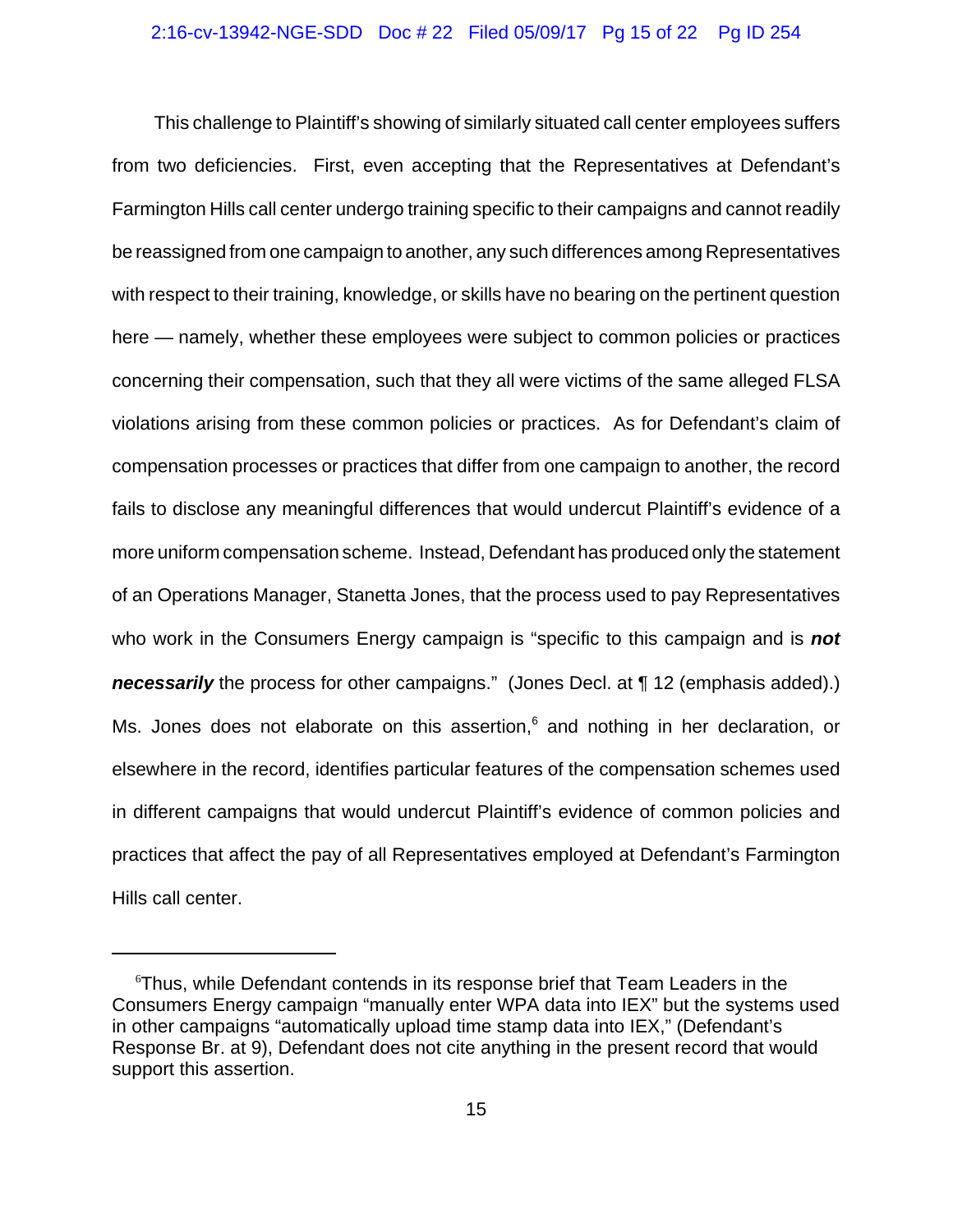## 2:16-cv-13942-NGE-SDD Doc # 22 Filed 05/09/17 Pg 16 of 22 Pg ID 255

Defendant next insists, however, that the evidence produced by Plaintiff fails to establish that any alleged shortfalls in the compensation paid to Plaintiff and other Representatives at the Farmington Hills facility are attributable to Defendant's common policies and payroll processes, as opposed to the practices of individual supervisors and employees. Defendant claims, for example, that it has "standard FLSA compliant policies" in place for its Consumers Energy campaign that required Plaintiff "to report uncompensated time to [her] Team Leader" in order to trigger payment for this time, but it states that there is "no evidence" that Plaintiff availed herself of this process. (Defendant's Response Br. at 9.) Defendant further notes that Plaintiff and the other individuals who have given their written consent to join this suit "reported to . . . different Team Leaders," which suggests the possibility that one or more of these Team Leaders might have deviated from Defendant's written policy in reducing the work hours of the Representatives they supervised. (*Id.* at 10.) These individualized inquiries, in Defendant's view, defeat Plaintiff's showing that she and the other Representatives at Defendant's Farmington Hills call center are similarly situated.

These challenges once again run afoul of the limited record presently before the Court. Contrary to Defendant's contention, both Plaintiff and Ms. Currie expressly state in their declarations that they complained to their Team Leaders about work activities for which they were not being paid, but that their Team Leaders responded that these activities had to be deducted from their hours worked as a matter of "[Defendant's] corporate policy." (Anderson Decl. at ¶ 18; *see also* Currie Decl. at ¶¶ 19-21.)<sup>7</sup> Similarly, as to Defendant's

<sup>&</sup>lt;sup>7</sup>Indeed, Ms. Currie states that she raised this issue not only with her Team Leader but also with Ms. Jones, who told her that Defendant "maintained a policy of only paying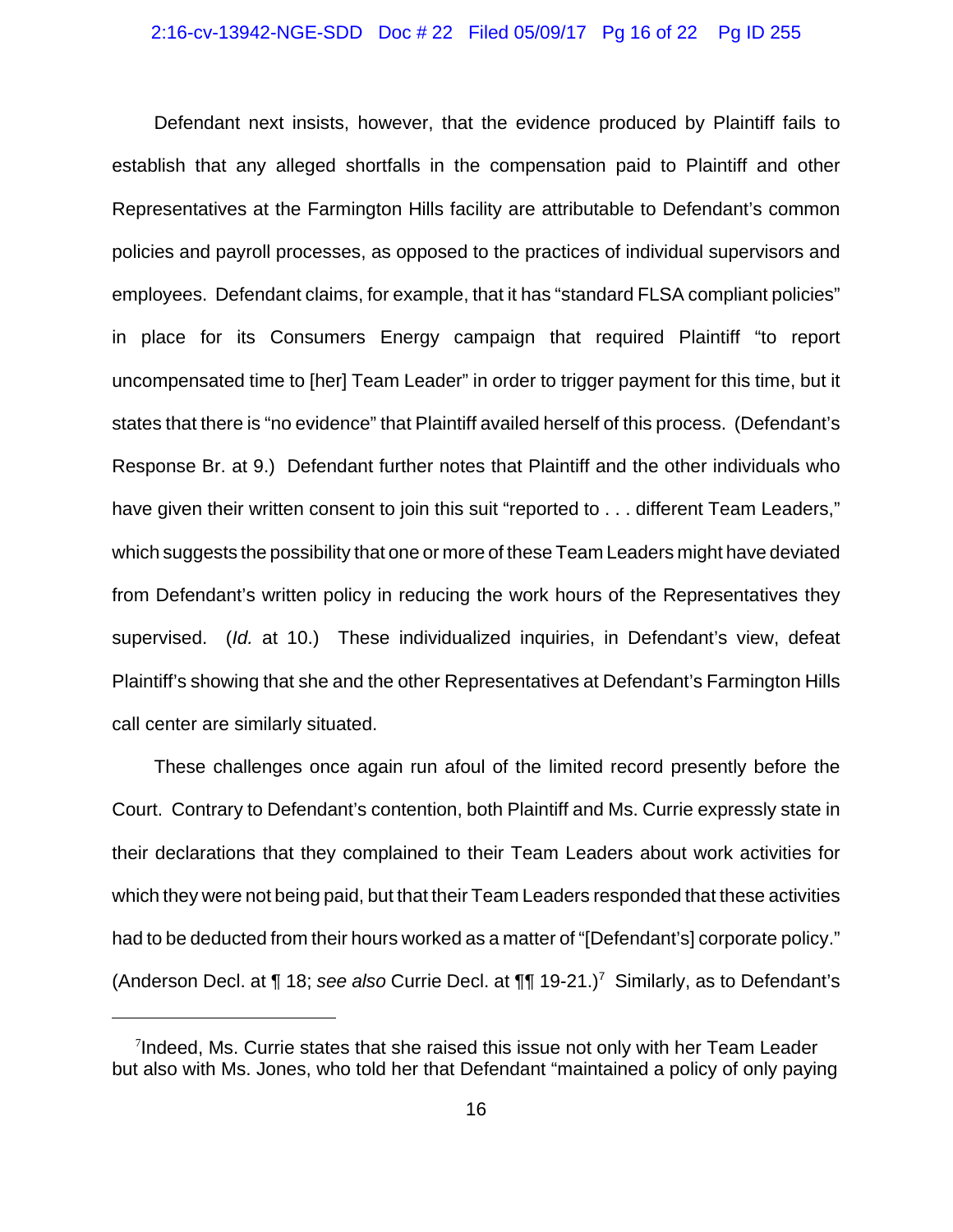## 2:16-cv-13942-NGE-SDD Doc # 22 Filed 05/09/17 Pg 17 of 22 Pg ID 256

suggestion that each of the individual Team Leaders who supervised Plaintiff and the other potential class members might have deviated from Defendant's written policies in different ways, Plaintiff has produced evidence that she and Ms. Currie both were told by their Team Leaders that the complained-of reductions in their hours worked were a product of a corporate policy, and not the individual decisions of these supervisors. (*See* Anderson Decl. at ¶ 18; Currie Decl. at ¶¶ 19-21.) To the extent that the record on this point is contested and remains open to exploration upon the commencement of discovery, the Court already has explained that it "does not resolve factual disputes" in analyzing a prediscovery request for conditional certification of an FLSA collective action. *Fisher,* 665 F. Supp.2d at 825 (internal quotation marks and citation omitted); *see also Wlotkowski v. Michigan Bell Telephone Co.,* 267 F.R.D. 213, 219 (E.D. Mich. 2010) (explaining that a defendant's evidence refuting a plaintiff's showing of similarly situated employees is more properly "addressed at the second stage" of the § 216(b) certification process).

Finally, Defendant argues that the modest record submitted by Plaintiff in support of her motion is inadequate to establish that Plaintiff and the other Representatives employed at Defendant's Farmington Hills call center were subject to a "common policy or plan that violated the law," *Fisher,* 665 F. Supp.2d at 825 (internal quotation marks and citations omitted), particularly where it is questionable whether Plaintiff and her fellow declarant, Ms. Currie, have personal knowledge about Defendant's corporate policies and practices governing employee compensation. The Court rejected this same challenge in *Fisher,* however, explaining that the declarants in that case had sufficiently "aver[red] that their

representatives for time spent engaged in telephone calls with customers." (Currie Decl. at ¶ 21.)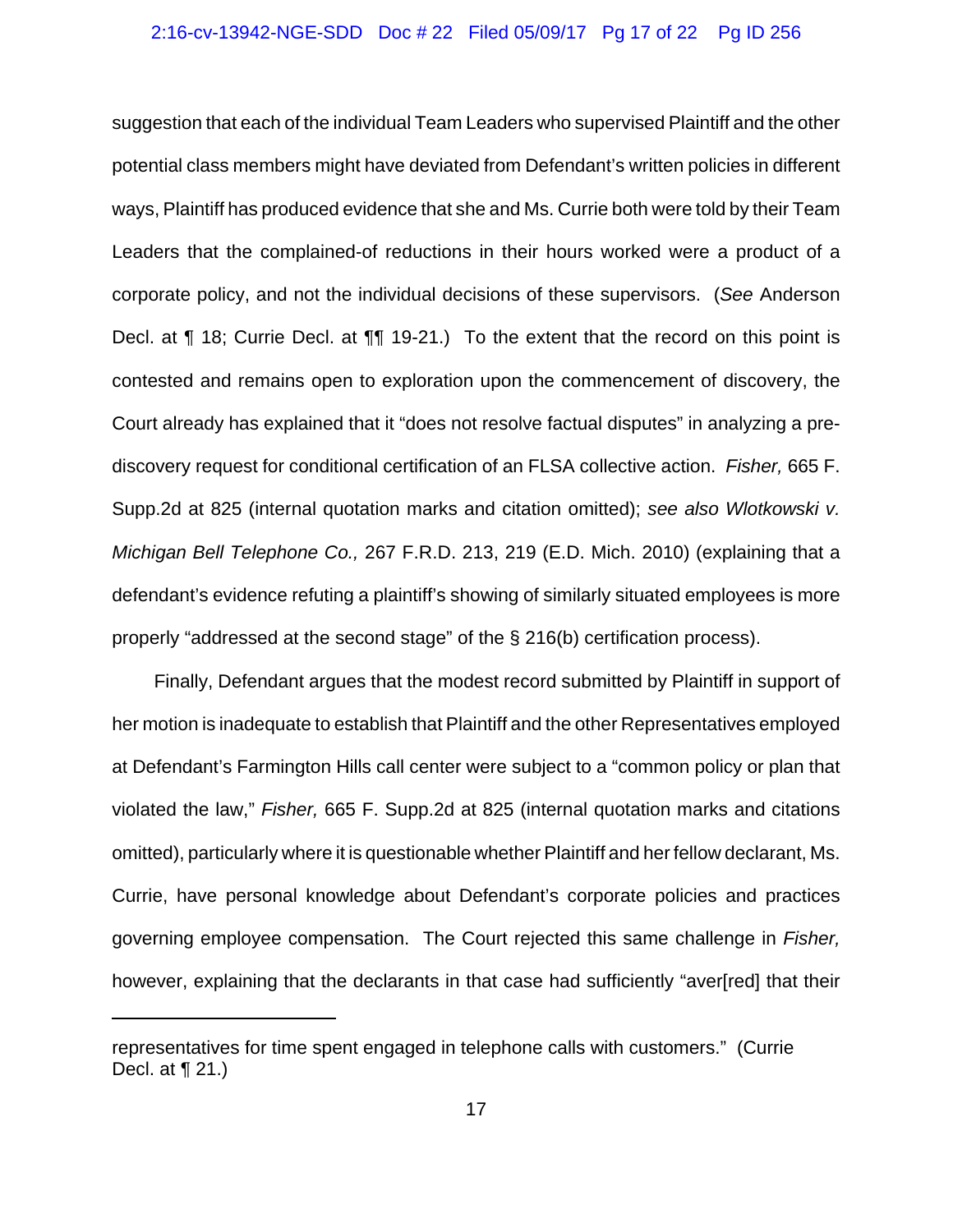## 2:16-cv-13942-NGE-SDD Doc # 22 Filed 05/09/17 Pg 18 of 22 Pg ID 257

supervisors were aware of Defendant's alleged illegal practices." 665 F. Supp.2d at 826. Likewise, Plaintiff and Ms. Currie expressly state in their declarations that they learned of Defendant's allegedly unlawful corporate policies as a direct result of discussions with their supervisors, in which they were told that their work hours were reduced pursuant to Defendant's policy that Representatives should be paid only for time spent in telephone calls with customers. (*See* Anderson Decl. at ¶ 18; Currie Decl. at ¶¶ 19-21.)

Plaintiff and Ms. Currie further state that in their discussions with and observations of other Representatives at the Farmington Hills facility, they learned that some of these fellow employees (i) also had been instructed to arrive at work 15 minutes before the start of their scheduled shifts so that they could log into their computers and load the necessary computer applications before their shifts began, (ii) also had asked to be paid for these preshift activities but had received no response to these requests, and (iii) also had been advised of Defendant's corporate policy that Representatives were paid only for the time they spent on the telephone with customers. (*See* Anderson Decl. at ¶¶ 13, 16, 19; Currie Decl. at ¶¶ 13, 16.) To the extent that Defendant contends that these statements should be discounted as containing hearsay or as lacking a sufficient basis in the personal knowledge of the two declarants, this Court recognized in *Fisher* that a plaintiff's evidence in support of a pre-discovery motion for conditional certification need not "meet the same evidentiary standards applicable to motions for summary judgment[,] because to require more at this stage of the litigation would defeat the purpose of the two-stage analysis under Section 216(b)." 665 F. Supp.2d at 826 (internal quotation marks and citation omitted).

To be sure, the lead plaintiffs in *Fisher* submitted the "declarations of 67 opt-ins," and also "provided the deposition testimony of eight opt-ins supporting their claim that they are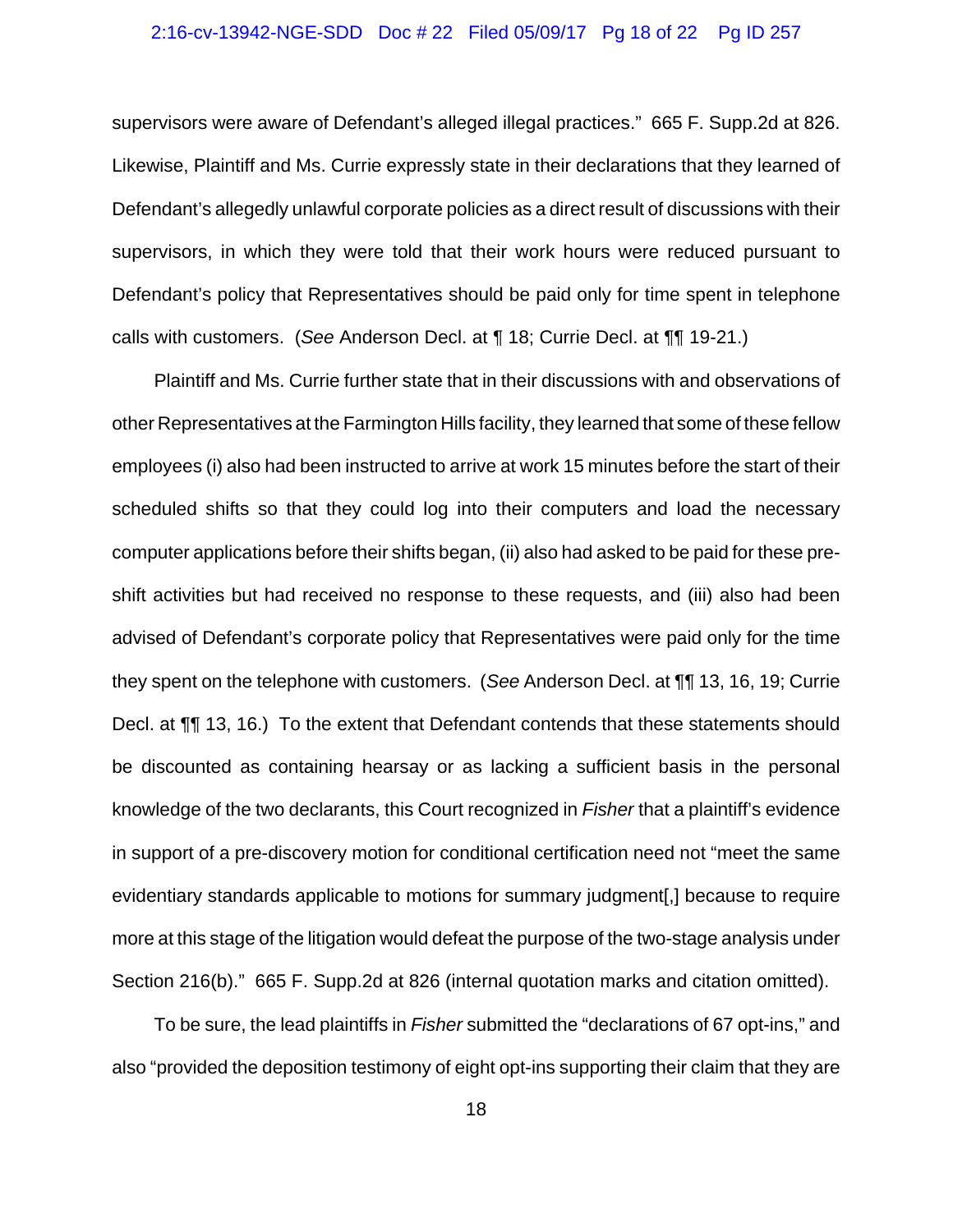## 2:16-cv-13942-NGE-SDD Doc # 22 Filed 05/09/17 Pg 19 of 22 Pg ID 258

all victims of a common policy or plan . . . that violates the FLSA. 667 F. Supp.2d at 826. Here, in contrast, Plaintiff offers only her own declaration and that of one other opt-in plaintiff, Ms. Currie, and she has identified only two other individuals who have given their written consent to be joined as plaintiffs. Nonetheless, as explained by another court in this District, "the Sixth Circuit has never required evidence that others will opt in before the [conditional] certification decision can be made," and there is no threshold number of coworker declarations that a plaintiff must provide in order to make the requisite modest factual showing of similarly situated employees who are subject to a common policy or plan. *Shipes v. Amurcon Corp.,* No. 10-14943, 2012 WL 995362, at \*8-\*9 (E.D. Mich. March 23, 2012); *see also Myers v. Marietta Memorial Hospital,* 201 F. Supp.3d 884, 892 (S.D. Ohio 2016). While the record here is not overwhelming, the Court finds it sufficient to meet the fairly lenient standard for demonstrating, in the pre-discovery phase of this case, that Plaintiff and other similarly-situated Representatives employed at Defendant's Farmington Hills call center were deprived of compensation mandated under the FLSA as a result of common corporate policies and procedures adopted by Defendant.

# **C. The Notice Proposed by Plaintiff Is Appropriate, But This Notice Should Be Sent Only by Ordinary and Electronic Mail and Not by Text Message.**

Plaintiff's motion is accompanied by a proposed notice that she wishes to send to each member of the proposed plaintiff class, and she requests authorization to distribute this notice by ordinary mail, electronic mail, and text message. In response, Defendant contends that the proposed notice should be sent only by ordinary mail, and it also argues (i) that it should be ordered to provide a more limited set of information in response to Plaintiff's request that it identify the members of the proposed class, (ii) that Plaintiff's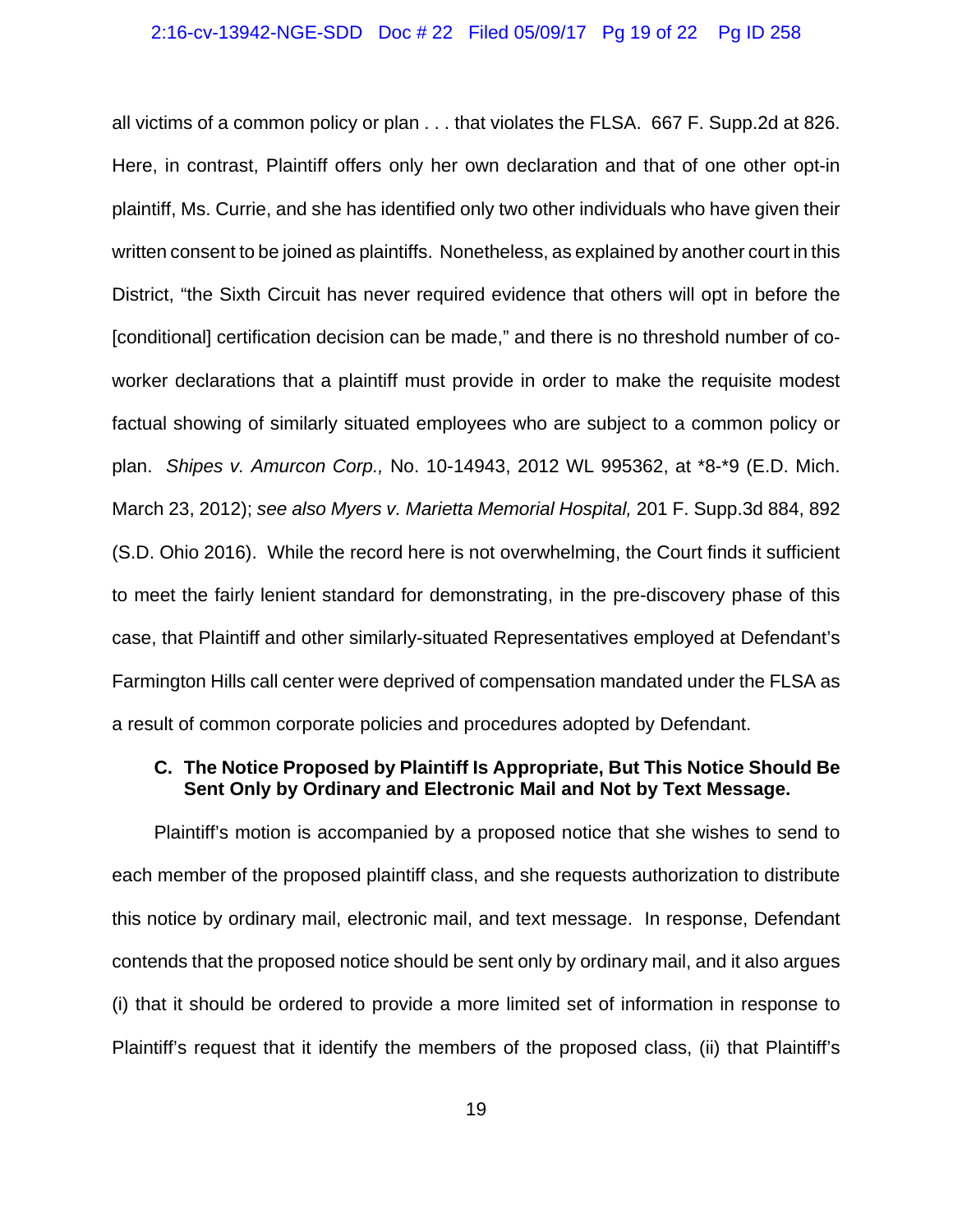## 2:16-cv-13942-NGE-SDD Doc # 22 Filed 05/09/17 Pg 20 of 22 Pg ID 259

notice should more specifically identify the start and end dates of the period during which prospective class members must have worked at Defendant's Farmington Hills call center, and (iii) that conditional certification should be limited to only those Representatives who worked on the Consumers Energy campaign. The Court already has addressed (and rejected) the last of these contentions in its discussion of Plaintiff's showing of similarly situated employees. As to Defendant's remaining arguments, the Court agrees that notice via text message is not appropriate and that the class period should be more specifically delineated, but otherwise approves the notice proposed by Plaintiff.

As Defendant correctly observes, it must supply the telephone numbers of its current and former employees in order to enable Plaintiff to serve her notice by text message, and this is an unnecessary intrusion upon the privacy of these individuals. In addition, the Court finds that the transmission of notice by text message could well be viewed by the recipients as harassing in nature, and that a significant number of recipients are likely to disregard this notice as "spam." Accordingly, the Court concludes that notice by text message is not appropriate. The Court does not agree, however, with Defendant's further contention that notice by electronic mail is unwarranted. As Plaintiff points out, such notice comports with a trend toward greater use of e-mail (and corresponding less use of ordinary mail) for most types of communications. It follows that Defendant should provide e-mail addresses for the potential members of the plaintiff class, but that it need not provide telephone numbers.

As for Defendant's contention that it should not have to provide dates of employment or job titles for potential class members because this information is already "encompassed in Plaintiff's class description," (Defendant's Response Br. at 14), the Court does not agree that this information is unnecessarily duplicative. Rather, the information requested by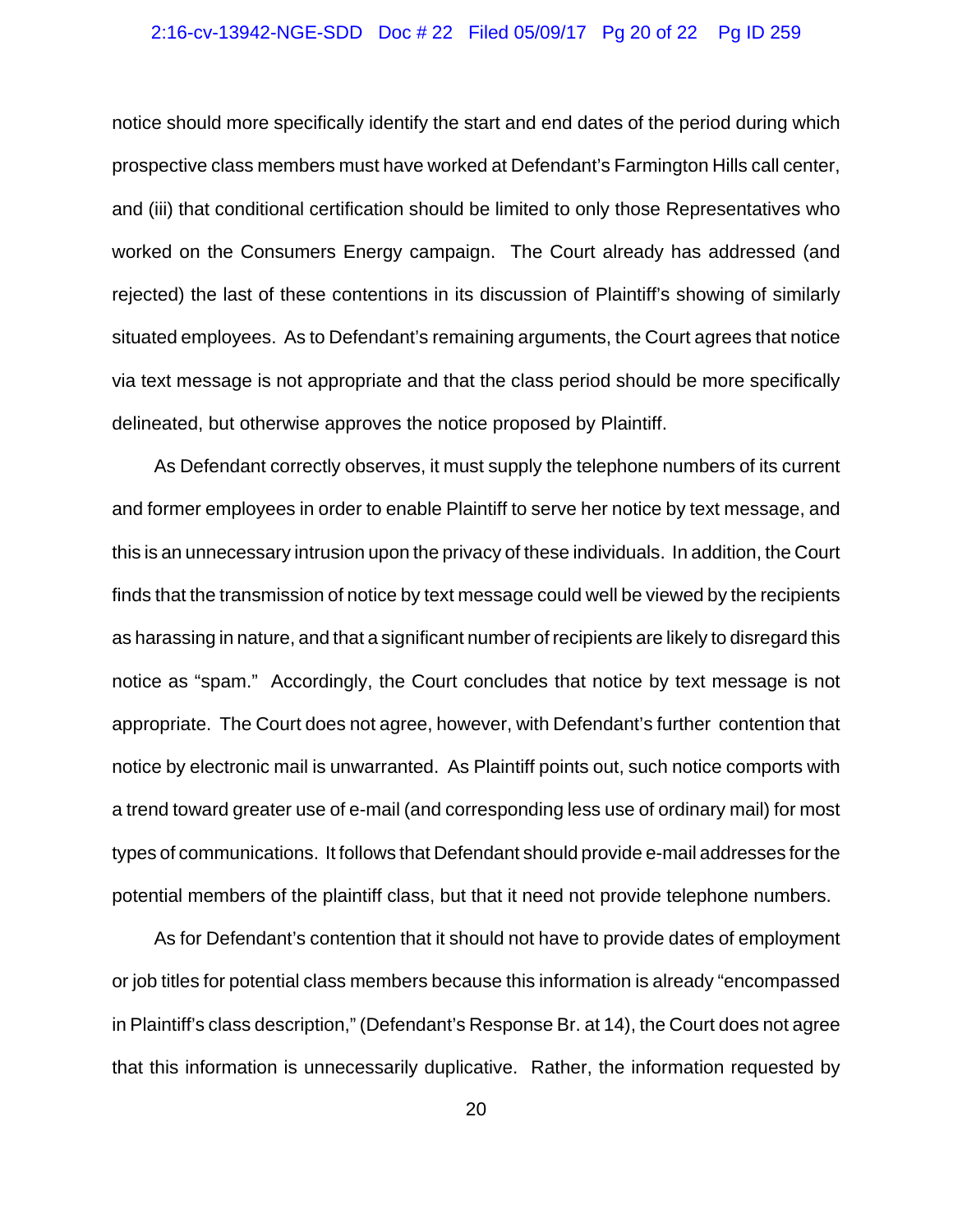## 2:16-cv-13942-NGE-SDD Doc # 22 Filed 05/09/17 Pg 21 of 22 Pg ID 260

Plaintiff provides greater detail about the employment histories of the potential class members, and this is likely to prove useful in subsequent stages of this litigation.

Finally, Defendant argues that the notice issued by Plaintiff should specifically identify the start and end dates of the time period in which class members must have been employed as Representatives at Defendant's Farmington Hills facility. As Plaintiff recognizes, the appropriate period encompassed by her proposed collective action is "three (3) years prior to the filing of the complaint." (Plaintiff's Reply Br. at 6.) The Court agrees with Defendant that the proposed notice provided by Plaintiff is not sufficiently specific in identifying this three-year period. In particular, where this notice refers to individuals employed at Defendant's Farmington Hills call center "at any time during the last three years," it should be amended to instead refer to individuals employed at this location "at any time during the three-year period beginning on November 7, 2013 and ending on November 7, 2016."

## **III. CONCLUSION**

For these reasons,

The Court hereby GRANTS Plaintiff's December 30, 2016 motion for conditional certification and court-ordered notice (Dkt. 11), except to the limited extent that the Court has instructed Plaintiff to amend her proposed notice and to issue this notice by ordinary and electronic mail only.

SO ORDERED.

s/Nancy G. Edmunds Nancy G. Edmunds United States District Judge